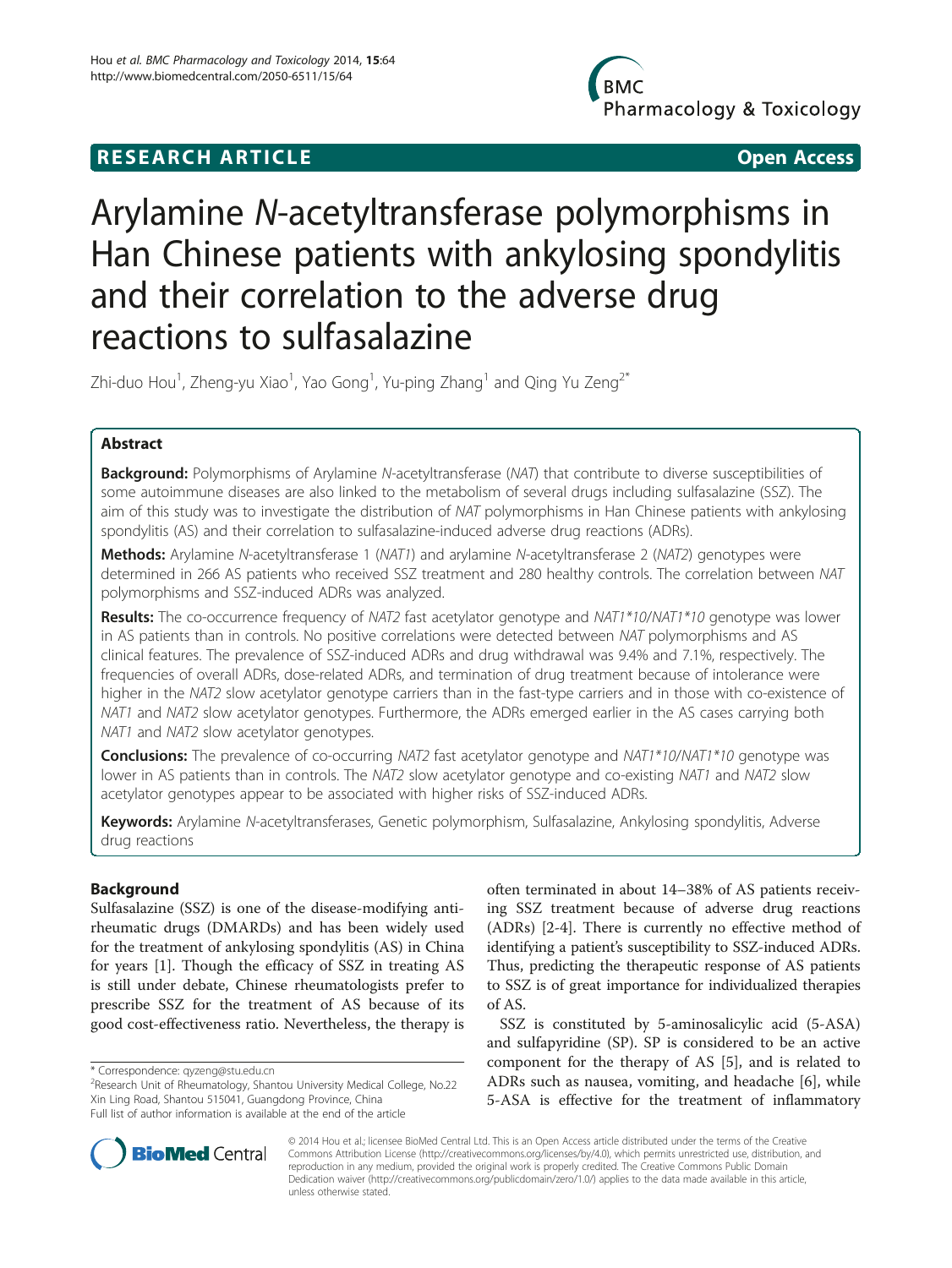bowel disease and is related to ADRs such as diarrhea [[7\]](#page-6-0). When orally administered, SSZ is metabolized into SP and 5-ASA in the presence of the gut microbiota [[8,9\]](#page-6-0). SP is almost completely absorbed and metabolized to N-acetyl-SP predominantly by hepatic arylamine Nacetyltransferase 2 (NAT2), while only about 20–30% of 5-ASA is absorbed and metabolized to N-acetyl-5-ASA by arylamine N-acetyltransferase 1 (NAT1), the rest being eliminated in the feces [\[9,10](#page-6-0)]. Therefore, arylamine N-acetyltransferases (NATs) play an important role in the metabolism of SP and 5-ASA.

Humans have two functional NAT genes (NAT1 and NAT2) and a pseudogene (NATP), all found on chromo-some 8p22 [[11\]](#page-6-0). Genetic mutations of NAT1 and NAT2 result in amino acid substitutions of their protein products, and may lead to altered gene expression and activity of the NAT enzyme [\[11-14](#page-6-0)]. These changes were shown to contribute to increased susceptibility to a range of disorders including autoimmune diseases [\[15](#page-6-0)-[20](#page-7-0)] and carcinomas [\[21-24\]](#page-7-0), but were also linked to the differences in the ability to N-acetylate certain drugs including SSZ [[6,10](#page-6-0)[,25-29](#page-7-0)]. In this study, we investigated the genotypes of the two human NATs in Han Chinese patients with AS versus healthy controls and also the potential correlation between NAT polymorphisms and SSZ-induced ADRs.

# Methods

# Subjects

Two hundred and sixty-six consecutive cases of AS from the First Affiliated Hospital of Shantou University Medical College were studied during the period of 2004–2010. All patients were diagnosed based on the Modified New York Criteria of AS [[30\]](#page-7-0). All patients were treated with SSZ at a dose of 1.5–3.0 g/day (Shanghai Zhongxi Sunve Pharmaceutical Co., Ltd, China). Non-steroidal antiinflammatory drugs were prescribed as needed. Two hundred and eighty healthy volunteers served as the healthy controls. All subjects were Han Chinese residing in Shantou, China. This study was approved by the Institutional Ethics Committee of Shantou University Medical College, and written informed consent was obtained from all participants.

# Determination of NAT genetic polymorphisms

Genomic DNA was extracted from peripheral blood samples with the QIAamp Blood Kit (QIAGEN, Hilden, Germany) and stored at −80°C. Genetic polymorphisms of NAT1 (NAT1\*4, NAT1\*3, NAT1\*10, NAT1\*11) and NAT2 (NAT2\*4, NAT2\*5, NAT2\*6, NAT2\*7) were determined using the polymerase chain reaction-restriction fragment length polymorphism (PCR-RFLP) method [\[24,31](#page-7-0)]. The NAT genotypes of a number of samples were confirmed through direct DNA sequencing for quality control purposes. Subjects were classified as NAT1 fast acetylator

genotype carriers (those with at least one NAT1\*10 allele) or NAT1 slow acetylator genotype carriers (those without NAT1\*10 allele) [\[24](#page-7-0)]. Individuals carrying at least one wild-type allele (NAT2\*4 allele) were classified as NAT2 fast acetylator genotype carrier, and those carrying the mutant allele (NAT2\*5, \*6, \*7) were classified as NAT2 slow acetylator genotype carriers [\[32\]](#page-7-0).

# Observation of clinical features

Clinical features observed included age of onset, duration of disease, joint involvement (classified into two types: axial joint involvement only, and both axial and peripheral joint involvements), incidence of radiological hip involvement, and HLA-B27 status.

# Assessment of ADRs

All patients were followed up for more than 2 years and SSZ-induced ADRs were monitored. ADRs and severe ADRs were defined according to the criteria proposed by Edwards et al. [[33\]](#page-7-0). ADRs were classified into six types: dose-related (Augmented), non-dose-related (Bizarre), dose-related and time-related (Chronic), timerelated (Delayed), withdrawal (End of use), and failure of therapy (Failure). The causality assessment of suspected ADRs was determined as described previously [\[33\]](#page-7-0). ADRs were classified as being "certain", "probable", "possible", "unlikely", "conditional", and "unassessable". All ADRs noted in this study were "certain", "probable", or "possible".

# Statistical analysis

Data were analyzed using SPSS 19.0 statistical software. Departure from the Hardy–Weinberg equilibrium was tested by the chi-squared test. Frequencies of the alleles, genotypes, acetylator genotypes, and co-occurrence of NAT1 with NAT2 acetylator genotypes in each group were compared using chi-squared test or the Fisher's exact test as appropriate. Age of onset and duration of disease in each group were compared using t-test, oneway ANOVA test or Kruskal Wallis test as appropriate. Odds ratio (OR) and a 95% confidence interval (95% CI) were estimated from logistic regression models to test for associations between the risk of SSZ-induced ADRs and the NAT acetylator genotypes. Binary logistic regression analysis was used to identify the variables (NAT acetylator genotype, dose, age, sex, and NSAIDs combination) that provided an important contribution towards the variability of SSZ-induced ADRs and to adjust for confounding variables by analysis of covariates. The prevalence of drug treatment termination because of SSZinduced ADRs in each group was compared using the chi-squared test or the Fisher's exact test as appropriate. Differences in the duration of ADRs occurring in each group were compared using the Mann–Whitney U test.  $P < 0.05$  was considered statistically significant.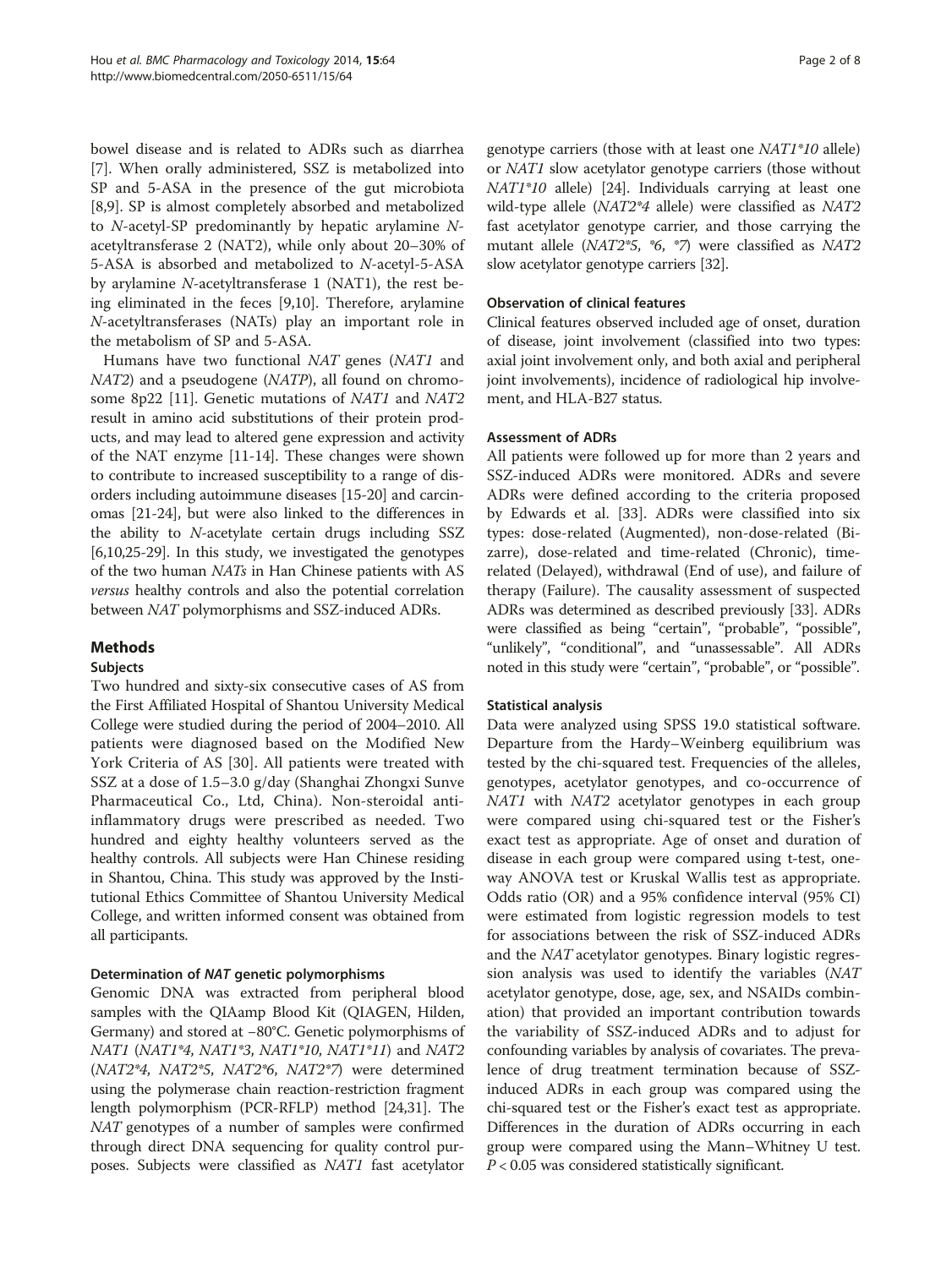#### Results

#### Subject characteristics

Of the AS patients, 219 were male and 47 were female. The positive rate of HLA-B27 in patients was 90.2%. The mean age was  $27.8 \pm 9.1$  years and the mean disease duration was  $6.8 \pm 5.7$  years. The control group included 221 male and 59 female healthy volunteers with a mean age of  $35.1 \pm 10.0$  years.

#### NAT polymorphisms in AS patients and healthy controls

The distribution of *NAT1* and *NAT2* gene polymorphisms in AS patients and healthy controls is shown in Table [1](#page-3-0). The allele frequencies of both AS patients and healthy controls were consistent with the Hardy–Weinberg equilibrium ( $P > 0.05$ ). No significant differences between the AS and control group were found for the distribution of alleles, genotypes, and acetylator genotypes when NAT1 and NAT2 polymorphisms were analyzed independently. However, the co-occurrence frequency of the NAT2 fast acetylator genotype and NAT1\*10/NAT1\*10 genotype was lower in AS patients than in controls  $(6.4\% \text{ vs } 11.4\%, P = 0.04,$ OR = 0.53, 95% CI 0.29–0.98).

# Correlations between NAT polymorphisms and clinical features of AS

The age of onset, duration of disease, joint involvement types, incidence of radiological hip involvement, and the positive rate of HLA-B27 were not significantly different in each NAT genotype or NAT acetylator genotype group among the AS patients  $(P > 0.05)$ .

# SSZ-induced ADRs

SSZ-induced ADRs occurred in 25 cases (9.4%) of AS (Table [2](#page-4-0)). Among these, 16 patients (64.0%) experienced dose-related ADRs; eight patients (32.0%) experienced non-dose-related ADRs, and one patient (4.0%) experienced time-related ADR. The dose-related ADRs observed in this study included nausea, anorexia, abdominal pain, diarrhea, epigastric discomfort, dizziness, elevation of serum liver enzyme levels, and chest congestion. Non-doserelated ADRs included rash, oral ulcer, and leukopenia. One patient with cacospermia was classified as having time-related ADR. No serious ADRs were found in the AS group of patients. SSZ therapy was terminated because of SSZ-induced ADRs in 19 AS patients (7.1%). Of these, 10 patients (52.6%) withdrew from SSZ therapy because of dose-related ADRs; eight patients (42.1%) because of nondose-related ADRs, and one patient (5.3%) because of time-related ADR. The mean duration of SSZ therapy from the time when the first ADR occurred was 19 days (range 3–450 days). Most ADRs occurred within 12 weeks after the start of SSZ treatment (23 cases, 92.0%).

#### Correlations of NAT polymorphisms and SSZ-induced ADRs

Correlations between NAT acetylator genotypes and SSZ-induced ADRs are shown in Table [3.](#page-5-0) The incidence of overall ADRs in patients carrying the NAT2 slow acetylator genotype was 18.5% (10/54) and was significantly higher than patients carrying the NAT2 fast acetylator genotype  $(7.1\%, 15/212, P = 0.013, OR = 2.99, 95\% \text{ CI}$ 1.26-–7.09). The incidence of dose-related ADRs in patients carrying the NAT2 slow acetylator genotype was also higher than in patients carrying the fast acetylator genotype  $(16.7\% \text{ vs } 3.3\%, P = 0.002, \text{ OR} = 5.17, 95\% \text{ CI}$ 1.79-–14.92). No significant difference in the incidence of non-dose-related ADRs was found between the NAT2 fast and NAT2 slow acetylator genotype groups (3.3% vs 1.9%,  $P > 0.05$ ). The prevalence of drug treatment termination owing to ADRs or dose-related ADRs was higher in the NAT2 slow acetylator genotype carriers than in the fast-type carriers (14.8%  $vs$  5.2%,  $P = 0.032$  and 13.0%  $vs$ 1.4%,  $P = 0.001$ , respectively).

The incidences of overall ADRs, dose-related ADRs, and non-dose-related ADRs in patients carrying the NAT1 fast acetylator genotype were 8.1% (11/136), 4.4% (6/136), and 3.7% (5/136) respectively, similar to 10.8% (14/130), 7.7% (10/130), and 2.3% (3/130) in patients carrying the NAT1 slow acetylator genotype ( $P > 0.05$ ). The prevalence of drug treatment termination owing to overall ADRs or dose-related ADRs was slightly higher in the NAT1 slow acetylator genotype carriers than in the fast-type carriers (8.5% vs 5.9%, and 5.4% vs 2.2%, respectively). However, the difference was not significant  $(P > 0.05)$ .

The incidences of both overall ADRs and dose-related ADRs were higher in patients carrying both the NAT1 slow acetylator genotype and the NAT2 slow acetylator genotype than in the other carriers (26.3% vs 6.6%, P < 0.001, OR = 5.07, 95% CI 2.08–12.37 and 23.7% vs 3.1%, P < 0.001, OR = 9.52, 95% CI 3.20–28.30). The prevalence of drug treatment termination owing to overall ADRs or dose-related ADRs was also higher in the carriers of both NAT1 slow acetylator genotype and NAT2 slow acetylator genotype than in the other carriers (21.1%  $vs$  4.8%,  $P = 0.002$  and 18.4%  $vs$  1.3%,  $P < 0.001$ , respectively). The mean duration of SSZ treatment when the first ADR occurred in patients carrying both the NAT1 slow acetylator genotype and the NAT2 slow acetylator genotypes was 8 days (range 3–128 days), shorter than that of 33 days (range 10–450 days) in the carriers of other acetylator genotypes ( $P = 0.003$ ). No significant differences in the frequencies of non-dose-related ADRs were found among carriers of any NAT1 and NAT2 acetylator genotype combinations  $(P > 0.05)$ .

Only one patient was identified that experienced timerelated ADR and carried NAT1 slow acetylator (NAT1\*3/ NAT1\*3) and NAT2 fast acetylator (NAT2\*4/NAT2\*6) genotypes.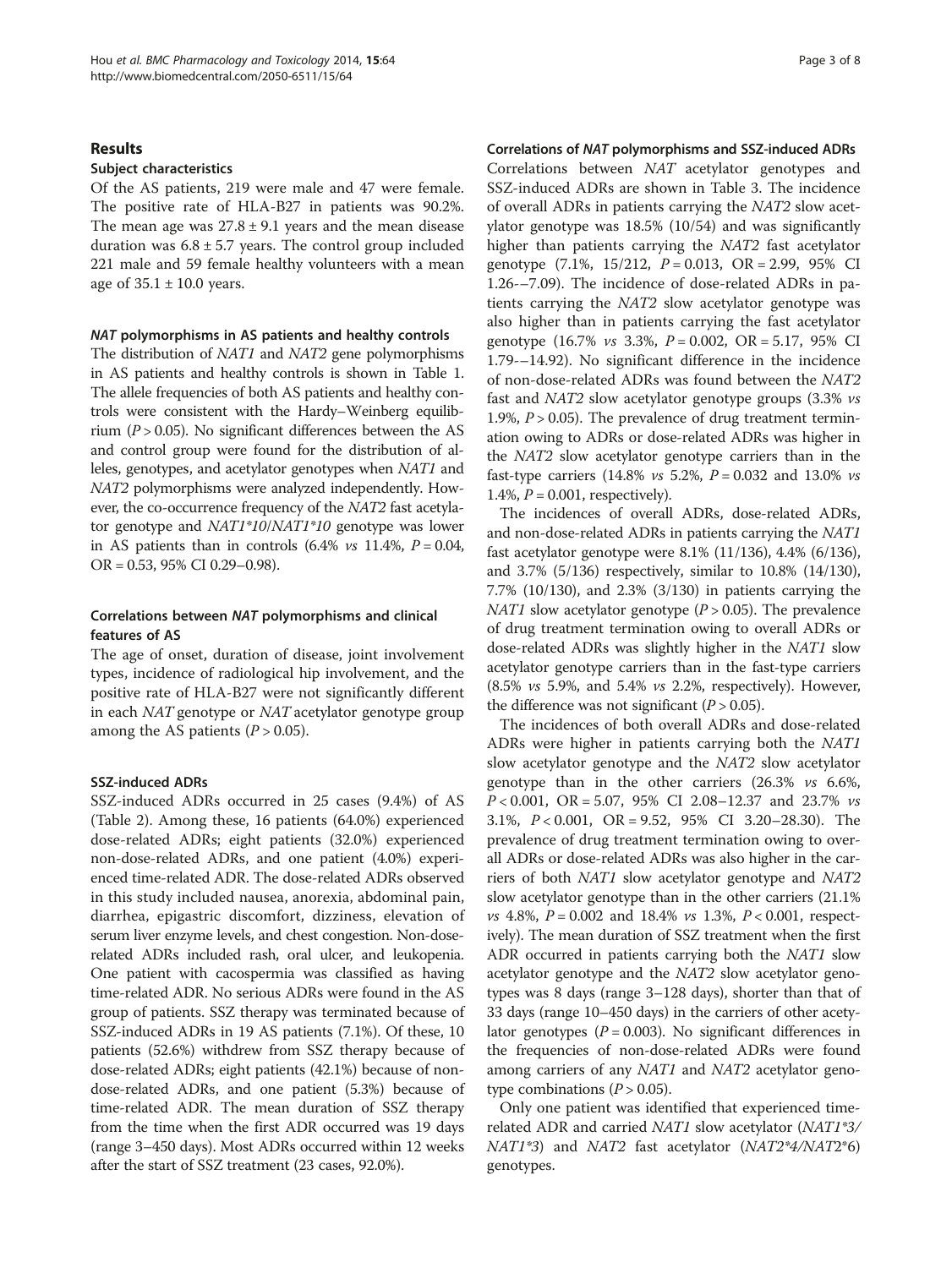| Alleles/Genotypes/Acetylator genotypes             |                 | AS             |                     | HC             |                     | $\overline{x^2}$         | P       |
|----------------------------------------------------|-----------------|----------------|---------------------|----------------|---------------------|--------------------------|---------|
|                                                    |                 | N              | $\%$                | N              | $\%$                |                          |         |
| NAT1 Alleles                                       | $NAT1*4$        | 268            | 50.4                | 261            | 46.6                | 1.55                     | 0.21    |
|                                                    | $NAT1*3$        | 101            | 19.0                | 108            | 19.3                | 0.02                     | 0.90    |
|                                                    | NAT1*10         | 159            | 29.9                | 188            | 33.6                | 1.71                     | 0.19    |
|                                                    | $NAT1*11$       | $\overline{4}$ | 0.7                 | 3              | 0.5                 | $\overline{\phantom{a}}$ | $0.72*$ |
|                                                    | Total           | 532            |                     | 560            |                     |                          |         |
| NAT1 Genotypes                                     | NAT1*4/NAT1*4   | 75             | 28.2                | 65             | 23.2                | 1.78                     | 0.18    |
|                                                    | NAT1*4/NAT1*3   | 39             | 14.7                | 48             | 17.1                | 0.63                     | 0.43    |
|                                                    | NAT1*4/NAT1*10  | 77             | 28.9                | 80             | 28.6                | 0.01                     | 0.92    |
|                                                    | NAT1*4/NAT1*11  | 2              | 0.8                 | 3              | 1.1                 | $\overline{\phantom{a}}$ | $1.00*$ |
|                                                    | NAT1*3/NAT1*3   | 14             | 5.2                 | 14             | 5.0                 | 0.02                     | 0.89    |
|                                                    | NAT1*3/NAT1*10  | 34             | 12.8                | 32             | 11.4                | 0.24                     | 0.63    |
|                                                    | NAT1*3/ NAT1*11 | 0              | $\mathbf 0$         | $\mathbf 0$    | $\circ$             | $\overline{\phantom{a}}$ |         |
|                                                    | NAT1*10/NAT1*10 | 23             | 8.6                 | 38             | 13.6                | 3.33                     | 0.07    |
|                                                    | NAT1*10/NAT1*11 | $\overline{2}$ | 0.8                 | $\mathbb O$    | $\mathsf{O}\xspace$ | $\overline{\phantom{m}}$ |         |
|                                                    | NAT1*11/NAT1*11 | $\circ$        | $\mathsf{O}\xspace$ | $\mathbf 0$    | $\mathbf 0$         |                          |         |
|                                                    | Total           | 266            |                     | 280            |                     |                          |         |
| NAT1 Acetylator Genotypes                          | Fast            | 136            | 51.1                | 150            | 53.6                | 0.33                     | 0.57    |
|                                                    | Slow            | 130            | 48.9                | 130            | 46.4                |                          |         |
|                                                    | Total           | 266            |                     | 280            |                     |                          |         |
| NAT2 Alleles                                       | $NAT2*4$        | 310            | 58.3                | 340            | 60.7                | 0.68                     | 0.41    |
|                                                    | $NAT2*5$        | 18             | 3.4                 | 18             | 3.2                 | 0.02                     | 0.88    |
|                                                    | $NAT2*6$        | 134            | 25.2                | 129            | 23.0                | 0.69                     | 0.41    |
|                                                    | $NAT2*7$        | 70             | 13.1                | 73             | 13.1                | 0.00                     | 0.95    |
|                                                    | Total           | 532            |                     | 560            |                     |                          |         |
| NAT2 Genotypes                                     | NAT2*4/NAT2*4   | 98             | 36.8                | 110            | 39.3                | 0.35                     | 0.56    |
|                                                    | NAT2*4/NAT2*5   | 9              | 3.4                 | 10             | 3.6                 | 0.01                     | 0.91    |
|                                                    | NAT2*4/NAT2*6   | 70             | 26.3                | 71             | 25.4                | 0.07                     | 0.80    |
|                                                    | NAT2*4/NAT2*7   | 35             | 13.2                | 39             | 13.9                | 0.07                     | 0.79    |
|                                                    | NAT2*5/NAT2*5   | $\circ$        | 0                   | $\mathbf{1}$   | 0.4                 | $\overline{\phantom{a}}$ |         |
|                                                    | NAT2*5/NAT2*6   | 6              | 2.3                 | $\overline{2}$ | 0.7                 |                          | $0.17*$ |
|                                                    | NAT2*5/NAT2*7   | 3              | 1.1                 | $\overline{4}$ | 1.4                 | $\overline{\phantom{a}}$ | $1.00*$ |
|                                                    | NAT2*6/NAT2*6   | 18             | 6.8                 | 18             | $6.4$               | 0.03                     | 0.87    |
|                                                    | NAT2*6/NAT2*7   | 22             | 8.2                 | 20             | 7.1                 | 0.24                     | 0.62    |
|                                                    | NAT2*7/NAT2*7   | 5              | 1.9                 | 5              | 1.8                 |                          | $1.00*$ |
|                                                    | Total           | 266            |                     | 280            |                     |                          |         |
| NAT2 Acetylator Genotypes                          | Fast            | 212            | 79.7                | 230            | 82.1                | 0.53                     | 0.47    |
|                                                    | Slow            | 54             | 20.3                | 50             | 17.9                |                          |         |
|                                                    | Total           | 266            |                     | 280            |                     |                          |         |
| NAT2 fast acetylator genotype plus NAT1*10/NAT1*10 |                 | 17             | 6.4                 | $32\,$         | 11.4                | 4.24                     | 0.04    |

# <span id="page-3-0"></span>Table 1 Distribution of NAT polymorphisms in AS patients and healthy controls

\*Results of Fisher's exact test; AS = Ankylosing Spondylitis; HC = healthy control; NAT1 = Arylamine N-acetyltransferases 1; NAT2 = Arylamine N-acetyltransferases 2;  $N =$  Number;  $\chi^2 =$  Chi-squared test.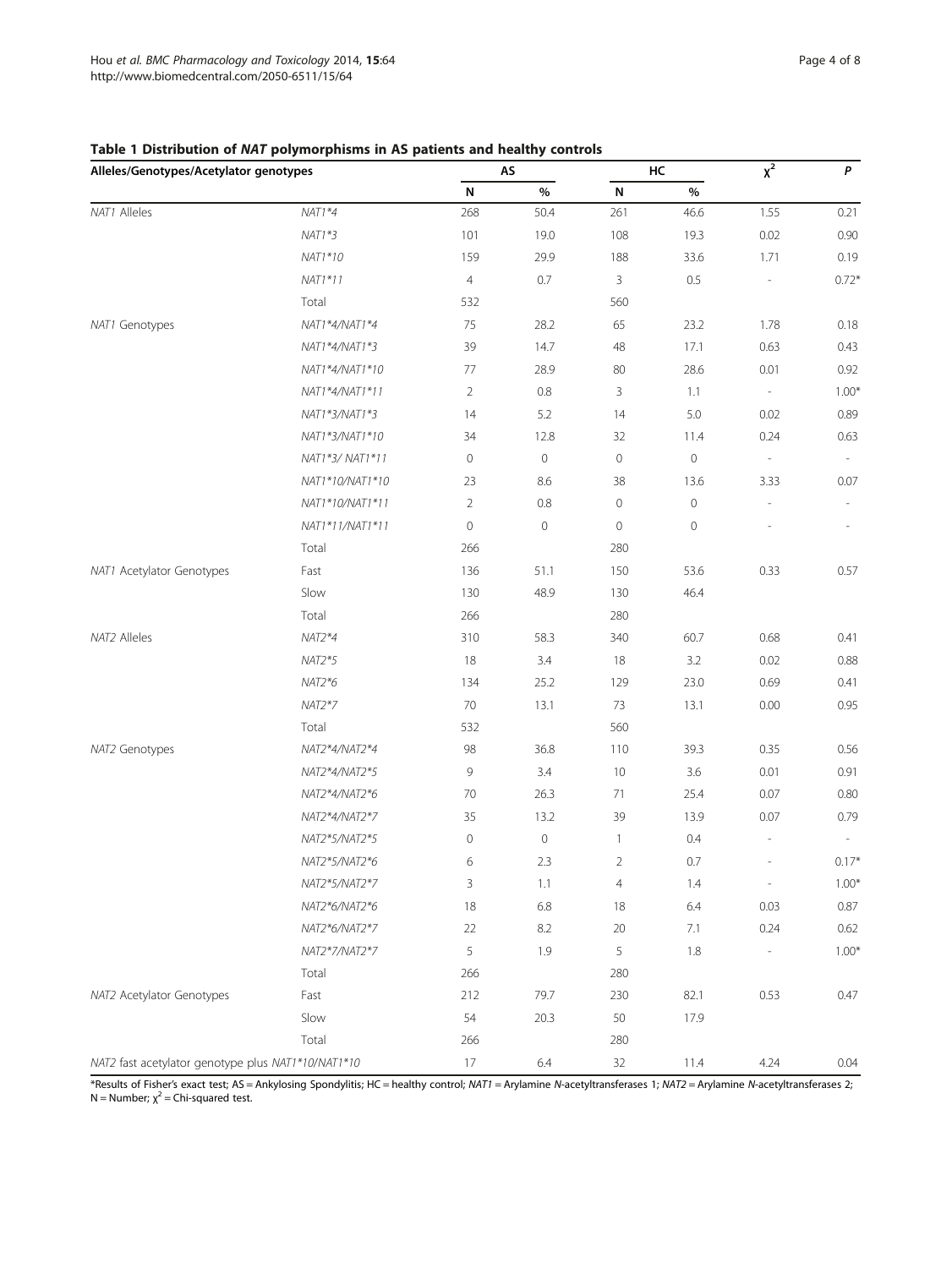| ADR types*           | Cases         | SSZ Dose ADR<br>(q/day) |                              | <b>Termination</b><br>of Drug therapy | NAT <sub>2</sub>   |                     | NAT <sub>1</sub> |                     |
|----------------------|---------------|-------------------------|------------------------------|---------------------------------------|--------------------|---------------------|------------------|---------------------|
|                      |               |                         |                              |                                       | Genotypes          | Acetylatorgenotypes | Genotypes        | Acetylatorgenotypes |
| Dose-related Case 1  |               | 3.0                     | Nausea                       | No                                    | NAT2*4/NAT2*7 Fast |                     | NAT1*10/NAT1*10  | Fast                |
|                      | Case 2        | 3.0                     | Nausea,<br>anorexia          | <b>No</b>                             | NAT2*4/NAT2*5 Fast |                     | NAT1*3/NAT1*10   | Fast                |
|                      | Case 3        | 1.5                     | Abdominal<br>pain            | Yes                                   | NAT2*4/NAT2*6 Fast |                     | NAT1*4/NAT1*10   | Fast                |
|                      | Case 4        | 3.0                     | Diarrhea                     | Yes                                   | NAT2*7/NAT2*7 Slow |                     | NAT1*4/NAT1*4    | Slow                |
|                      | Case 5        | 3.0                     | Diarrhea                     | No                                    | NAT2*5/NAT2*7 Slow |                     | NAT1*4/NAT1*4    | Slow                |
|                      | Case 6        | 3.0                     | Epigastric<br>discomfort     | No                                    | NAT2*4/NAT2*4      | Fast                | NAT1*4/NAT1*10   | Fast                |
|                      | Case 7        | 1.5                     | Epigastric<br>discomfort     | Yes                                   | NAT2*4/NAT2*7 Fast |                     | NAT1*4/NAT1*10   | Fast                |
|                      | Case 8        | 1.5                     | Increase in<br>transaminases | Yes                                   | NAT2*6/NAT2*7 Slow |                     | NAT1*4/NAT1*4    | Slow                |
|                      | Case 9#       | 2.25                    | Increase in<br>transaminases | Yes                                   | NAT2*6/NAT2*7 Slow |                     | NAT1*4/NAT1*3    | Slow                |
|                      | Case 10       | 2.25                    | <b>Dizziness</b>             | No                                    | NAT2*6/NAT2*7 Slow |                     | NAT1*3/NAT1*3    | Slow                |
|                      | Case 11       | 1.5                     | Dizziness                    | Yes                                   | NAT2*6/NAT2*6      | Slow                | NAT1*4/NAT1*4    | Slow                |
|                      | Case 12       | 1.5                     | <b>Dizziness</b>             | Yes                                   | NAT2*5/NAT2*6      | Slow                | NAT1*4/NAT1*4    | Slow                |
|                      | Case 13       | 1.5                     | Dizziness                    | Yes                                   | NAT2*4/NAT2*7 Fast |                     | NAT1*10/NAT1*10  | Fast                |
|                      | Case 14       | 1.5                     | <b>Dizziness</b>             | Yes                                   | NAT2*6/NAT2*6 Slow |                     | NAT1*4/NAT1*4    | Slow                |
|                      | Case 15       | 3.0                     | <b>Dizziness</b>             | <b>No</b>                             | NAT2*4/NAT2*4      | Fast                | NAT1*4/NAT1*4    | Slow                |
|                      | Case 16       | 1.5                     | Chest<br>congestion          | Yes                                   | NAT2*5/NAT2*6      | Slow                | NAT1*4/NAT1*3    | Slow                |
| Non-dose-<br>related | Case 17       | 2.25                    | Leukopenia                   | Yes                                   | NAT2*4/NAT2*6      | Fast                | NAT1*4/NAT1*4    | Slow                |
|                      | Case 18       | 1.5                     | Rash                         | Yes                                   | NAT2*6/NAT2*6      | Slow                | NAT1*4/NAT1*4    | Slow                |
|                      | Case 19       | 1.5                     | Rash                         | Yes                                   | NAT2*4/NAT2*6      | Fast                | NAT1*3/NAT1*10   | Fast                |
|                      | Case 20       | 1.5                     | Rash                         | Yes                                   | NAT2*4/NAT2*6      | Fast                | NAT1*4/NAT1*11   | Slow                |
|                      | Case 21       | 3.0                     | Rash                         | Yes                                   | NAT2*4/NAT2*4      | Fast                | NAT1*4/NAT1*10   | Fast                |
|                      | Case 22       | 3.0                     | Rash                         | Yes                                   | NAT2*4/NAT2*4      | Fast                | NAT1*3/NAT1*10   | Fast                |
|                      | Case 23       | 2.25                    | Oral ulcer                   | Yes                                   | NAT2*4/NAT2*4      | Fast                | NAT1*10/NAT1*10  | Fast                |
|                      | Case 24       | 2.25                    | Oral ulcer                   | Yes                                   | NAT2*4/NAT2*4      | Fast                | NAT1*4/NAT1*10   | Fast                |
| Time-<br>related     | Case 25# 2.25 |                         | Cacospermia                  | Yes                                   | NAT2*4/NAT2*6      | Fast                | NAT1*3/NAT1*3    | Slow                |

<span id="page-4-0"></span>Table 2 Clinical features and NAT polymorphisms in 25 AS patients who experienced SSZ-induced ADRs

\*ADRs were classified into six types: dose-related, non-dose-related, dose-related and time-related, time-related, withdrawal (End of use), and failure of therapy; #Case 9 was observed to have elevated serum liver enzyme levels at day 138 and case 25 had cacospermia at day 450 after the start of SSZ treatment; ADRs = Adverse Drug Reactions; NAT1 = Arylamine N-acetyltransferases 1; NAT2 = Arylamine N-acetyltransferases 2; SSZ = Sulfasalazine.

# **Discussion**

This study showed that the NAT genotype appeared not to correlate with the development of AS or the clinical features of AS such as age of onset, duration of disease, joint involvements, incidence of radiological hip involvement, or positive status of HLA-B27. However, the frequency of co-occurrence of the NAT2 fast acetylator genotype and the NAT1\*10/NAT1\*10 genotype was significantly lower in AS patients than in healthy controls  $(P = 0.04, \text{ OR } = 0.53, 95\% \text{ CI } 0.29 - 0.98$ ). This suggests that the co-occurrence of the NAT2 fast acetylator genotype and the NAT1\*10/NAT1\*10 genotype is likely to reduce one-half the risk of AS in the Chinese Han population. It was reported that partial linkage disequilibrium exists between the NAT1\*10 allele and the NAT2 fast acetylation genotype, and a reduced risk for bladder cancer was identified in carriers of these co-existing genotypes [\[34\]](#page-7-0). Because the sample size of our study was relatively small, further investigation should be conducted to reveal the biological significance of the partial linkage disequilibrium between the NAT1\*10 allele and the NAT2 fast acetylation genotype in the development of AS.

In the current study, the most common SSZ-induced ADR were gastrointestinal reactions (nausea and diarrhea),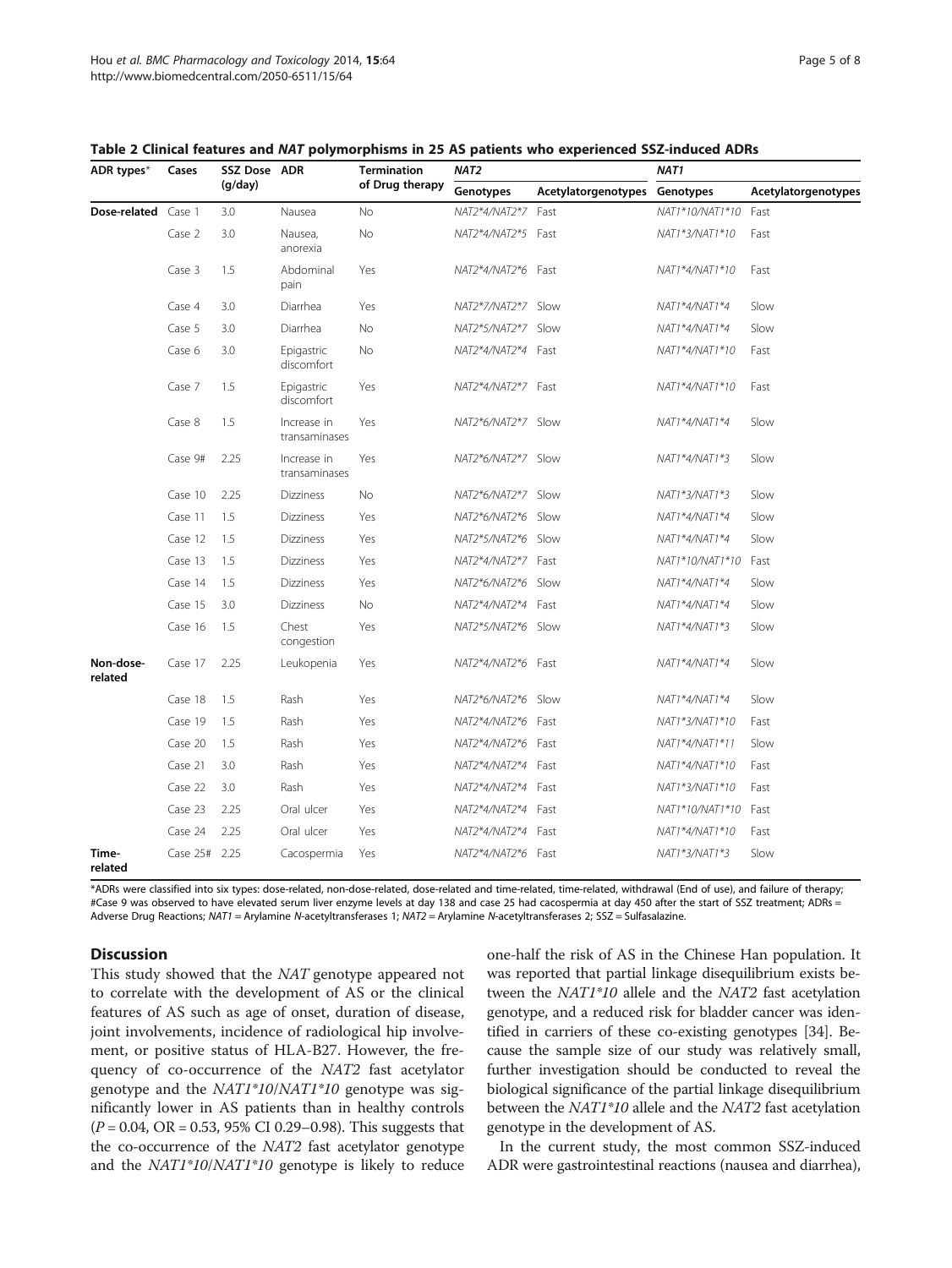|                                                           | NAT2 acetylator genotype |               | NAT1 acetylator genotype |                | Co-existence of NAT1 and NAT2<br>acetylator genotypes |                                 |  |
|-----------------------------------------------------------|--------------------------|---------------|--------------------------|----------------|-------------------------------------------------------|---------------------------------|--|
|                                                           | Fast                     | Slow          | Fast                     | Slow           | NAT1 slow plus<br>NAT2 slow                           | Non NAT1 slow<br>plus NAT2 slow |  |
| <b>Total ADRs</b>                                         | 7.1% (15/212)            | 18.5%(10/54)  | 8.1%(11/136)             | 10.8%(14/130)  | 26.3%(10/38)                                          | $6.6\%(15/228)$                 |  |
| $P^*$                                                     | 0.013                    |               | 0.45                     |                | < 0.001                                               |                                 |  |
| OR*                                                       | 2.99                     |               |                          |                |                                                       | 5.07                            |  |
| 95% CI*                                                   |                          | 1.26-7.09     |                          |                |                                                       | 2.08-12.37                      |  |
| Drug therapy termination rate<br>due to ADRs              | 5.2%(11/212)             | 14.8%(8/54)   | 5.9%(8/136)              | 8.5%(11/130)   | 21.1%(8/38)                                           | 4.8%(11/228)                    |  |
| P                                                         | 0.032#                   |               | 0.41                     |                | 0.002#                                                |                                 |  |
| Dose-related ADR                                          | 3.3%(7/212)              | 16.7%(9/54)   | 4.4%(6/136)              | 7.7% (10/130)  | 23.7%(9/38)                                           | 3.1%(7/228)                     |  |
| $P^*$                                                     | 0.002                    |               | 0.27                     |                | < 0.001                                               |                                 |  |
| OR*                                                       |                          | 5.17          |                          |                | 9.52                                                  |                                 |  |
| 95% CI*                                                   | 1.79-14.92               |               |                          |                | 3.20-28.30                                            |                                 |  |
| Drug therapy termination rate<br>due to dose-related ADRs | $1.4\%(3/212)$           | 13.0%(7/54)   | $2.2\%(3/136)$           | 5.4%(7/130)    | 18.4%(7/38)                                           | $1.3\%(3/228)$                  |  |
| P                                                         | 0.001#                   |               | 0.21#                    |                | < 0.001#                                              |                                 |  |
| Non-dose-related ADR                                      | $3.3\%(7/212)$           | $1.8\%(1/54)$ | 3.7%(5/136)              | $2.3\%(3/130)$ | $2.6\%(1/38)$                                         | 3.1%(7/228)                     |  |
| p*                                                        | 0.58                     |               | 0.51                     |                | 0.88                                                  |                                 |  |

# <span id="page-5-0"></span>Table 3 Associations between NAT acetylator genotypes and SSZ-induced ADRs

\*Results of binary logistic regression analysis after adjusting for dose, age, sex, and NSAIDs combination; #Results of Fisher's exact test; OR = odds ratio; CI = confidence interval; ADRs = Adverse Drug Reactions; NAT1 = Arylamine N-acetyltransferases 1; NAT2 = Arylamine N-acetyltransferases 2; SSZ = Sulfasalazine.

followed by rash, dizziness, and elevated levels of serum liver transaminases. Hematological disturbances (leukopenia) and cacospermia were rarely seen. These characteristics were similar to those reported in previous studies [\[9](#page-6-0)[,35\]](#page-7-0). It was also reported that most SSZ-induced ADRs occurred within the first 12 weeks of SSZ treatment [[36](#page-7-0)]. In our study, most ADRs (92%) also occurred within the first 12 weeks. However, one patient (case 9) was observed to have elevated serum liver enzyme levels at day 138 and another patient (case 25) had cacospermia at day 450 after the start of SSZ treatment. This indicates it is important to monitor the ADRs during the first 12 weeks of SSZ treatment. However, liver function tests need to be carried out beyond 12 weeks. Morphological examination and motility tests for sperm are also important for male patients.

The association between single nucleotide polymorphisms (SNPs) and NAT expression has been described in previous reports  $[11-14]$ . For example, 341 T > C (I114T) and 590G > A (R197Q) reduce NAT2 catalytic activities, whereas  $481C > T$  (L161L) do not. *NAT* polymorphisms linked to the differences in the ability to N-acetylate SSZ have been identified [[6,10](#page-6-0)[,25-29](#page-7-0)]. However, it is still not clear whether the genetic variants of NAT1 and NAT2 underlie the patients' response to SSZ. Previous studies identified a strong association between NAT2 polymorphisms and SSZ-induced ADRs [[20,31,37-39\]](#page-7-0) and this association was thought to have an effect on the efficacy of SSZ [\[26,39](#page-7-0)] . However, others suggested that NAT1 and NAT2 polymorphisms played no roles in predicting responses to SSZ or related toxicities [\[40,41\]](#page-7-0). In our study, the frequencies of overall ADRs and dose-related ADRs of SSZ were higher in the NAT2 slow acetylation genotype group than in the NAT2 fast-type group. The ORs were 2.99 (95% CI 1.26–7.09) and 5.17 (95% CI 1.79–14.92), respectively, indicating that the NAT2 slow acetylator genotype may be a risk factor for ADRs, especially the dose-related ADRs of SSZ. In addition, the prevalence of SSZ treatment terminations owing to overall ADRs or dose-related ADRs was also higher in the NAT2 slow acetylator genotype carriers as compared with that in the NAT2 fast-type carriers  $(14.8\% \text{ vs } 5.2\% , P = 0.032)$ and 13.0% vs 1.4%,  $P = 0.001$ ). In our study, non-doserelated ADRs only occurred in one patient carrying the NAT2 slow acetylator genotype. Therefore, it is difficult to evaluate the contribution of the NAT2 acetylation genotype to non-dose-related ADRs of SSZ.

The NAT1 function is also widely variable in human populations, although the effects of its genetic polymorphisms are not generally as marked as those of NAT2 [[12,13,](#page-6-0)[42\]](#page-7-0). The current study provided little evidence of correlation between NAT1 acetylator genotypes and the risk of SSZ-induced ADRs by NAT1 single-gene analysis. However, the co-existence of the NAT1 slow acetylator genotype and the NAT2 slow acetylator genotype conferred a 5-fold greater risk for overall ADRs, and a 9-fold greater risk for dose-related ADRs as compared with other acetylator genotype carriers. The termination of SSZ treatment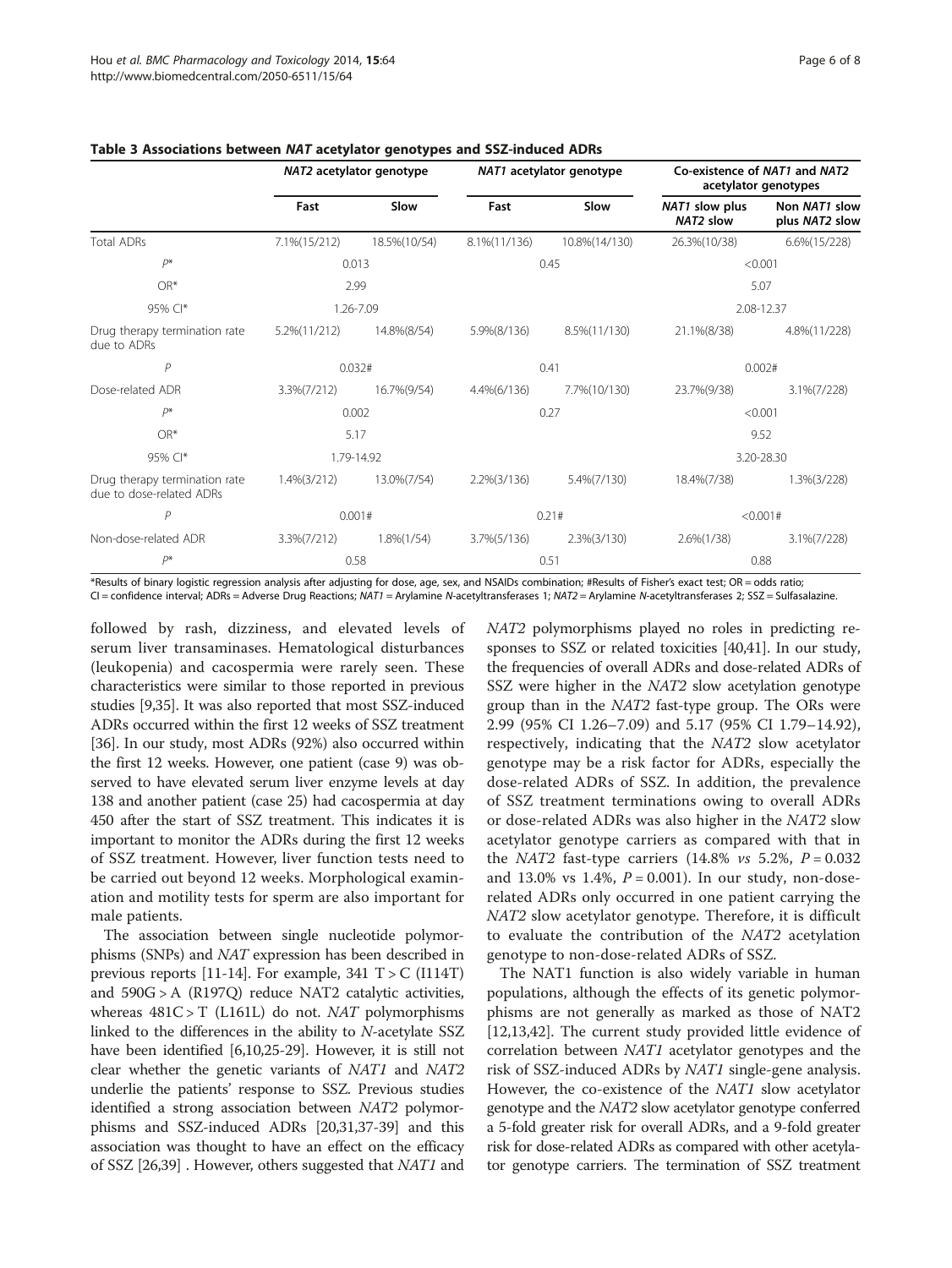<span id="page-6-0"></span>owing to overall ADRs or dose-related ADRs was more commonly seen in AS patients carrying the NAT1 slow and NAT2 slow acetylator genotypes. Additionally, the onset of ADRs was earlier in patients with co-existing the NAT1 slow and NAT2 slow acetylator genotypes than that for other acetylator genotype carriers (8  $\nu$ s 33 days,  $P =$ 0.003). These findings allow the identification of patients at a possible risk of SSZ-induced ADRs or subsequent terminations of SSZ treatment. It is also important to note that a multi-gene analysis approach is still worthwhile in pharmacogenetic studies even if no positive correlations are found via a single gene analysis.

Similar to the findings of other studies involving Asians such as Chinese and Japanese populations [19[,43\]](#page-7-0), our results showed the prevalence of the NAT2 slow acetylator genotype was 20.3% in Han Chinese patients with AS, which is significantly lower than that reported for Western populations (40–70%) [13]. This might explain why SSZinduced ADRs are much less prevalent among the Chinese (9.4% in our study population) and the Japanese (11.1%) [[37](#page-7-0)] as compared with Western populations (22.7-53.5%) [2,9[,35,40\]](#page-7-0). However, the statistical power is relatively low because of the low frequency of the NAT2 slow acetylator genotype in our study population. It is a challenge to evaluate correlations between NAT polymorphisms and SSZ-induced ADRs without bias. Thus, studies of multiethnicity and larger populations are required.

# Conclusions

The co-occurrence of the NAT2 fast acetylator genotype and the NAT1\*10/NAT1\*10 genotype is less frequent in AS patients compared with healthy controls in the Han Chinese population. The NAT2 slow acetylator genotype and co-existing NAT1 and NAT2 slow acetylator genotypes appear to be associated with higher risks of SSZinduced ADRs.

#### Abbreviations

NAT: Arylamine N-acetyltransferases; NAT1: Arylamine N-acetyltransferases 1; NAT2: Arylamine N-acetyltransferases 2; AS: Ankylosing Spondylitis; ADRs: Adverse Drug Reactions; SSZ: Sulfasalazine; DMARDs: Disease-Modifying Antirheumatic Drugs; OR: Odds Ratio; CI: Confidence Interval.

#### Competing interests

The authors declare that they have no competing interests.

#### Authors' contributions

QYZ conceived the study. QYZ, ZDH, and ZYX designed the study. QYZ, ZDH, ZYX, YG, and YPZ collected data and performed data analysis. ZDH drafted the manuscript. All authors read and approved the final manuscript.

#### Acknowledgments

This study was supported primarily by a grant from the Department of Science and Technology of Guangdong Province (No. 2004B33701014) and Shantou University Medical College (No. LC0401). The funders had no role in study design, data collection and analysis, decision to publish, or preparation of the manuscript.

#### Author details

<sup>1</sup>Department of Rheumatology, the First Affiliated Hospital of Shantou University Medical College, No.57 Chang Ping Road, Shantou 515041, Guangdong Province, China. <sup>2</sup>Research Unit of Rheumatology, Shantou University Medical College, No.22 Xin Ling Road, Shantou 515041, Guangdong Province, China.

#### Received: 12 June 2014 Accepted: 10 November 2014 Published: 21 November 2014

#### References

- 1. Zeng QY: Ankylosing spondylitis in Shantou, China: 15 years' clinical experience. J Rheumatol 2003, 30(8):1816–1821.
- 2. Dougados M, Maetzel A, Mijiyawa M, Amor B: Evaluation of sulphasalazine in the treatment of spondyloarthropathies. Ann Rheum Dis 1992, 51(8):955–958.
- 3. Clegg DO, Reda DJ, Abdellatif M: Comparison of sulfasalazine and placebo for the treatment of axial and peripheral articular manifestations of the seronegative spondylarthropathies: a Department of Veterans Affairs cooperative study. Arthritis Rheum 1999, 42(11):2325–2329.
- 4. Schmidt WA, Wierth S, Milleck D, Droste U, Gromnica-Ihle E: Sulfasalazine in ankylosing spondylitis: a prospective, randomized, double-blind placebo-controlled study and comparison with other controlled studies. Z Rheumatol 2002, 61(2):159–167.
- 5. Taggart AGP, McEvoy FHR, Bird H: Which is the active moiety of sulfasalazine in ankylosing spondylitis? A randomized, controlled study. Arthritis Rheum 1996, 39(8):1400–1405.
- 6. Tanigawara Y, Kita T, Aoyama N, Gobara M, Komada F, Sakai T, Kasuga M, Hatanaka H, Sakaeda T, Okumura K: N-acetyltransferase 2 genotyperelated sulfapyridine acetylation and its adverse events. Biol Pharm Bull 2002, 25(8):1058–1062.
- 7. Moum B: Which are the 5-ASA compound side effects and how is it possible to avoid them. Inflamm Bowel Dis 2008, 14(Suppl 2):S212–S213.
- 8. Klotz U: Clinical pharmacokinetics of sulphasalazine, its metabolites and other prodrugsof 5-aminosalicylic acid. Clin Pharmacokinet 1985, 10(4):285–302.
- 9. Plosker GL, Croom KF: Sulfasalazine: a review of its use in the management of rheumatoid arthritis. Drugs 2005, 65(13):1825–1849.
- 10. Kuhn UD, Anschutz M, Schmucker K, Schug BS, Hippius M, Blume HH: Phenotyping with sulfasalazine - time dependence and relation to NAT2 pharmacogenetics. Int J Clin Pharmacol Ther 2010, 48(1):1–10.
- 11. Vatsis KP, Weber WW, Bell DA, Dupret JM, Evans DA, Grant DM, Hein DW, Lin HJ, Meyer UA, Relling MV, Sim E, Suzuki T, Yamazoe Y: Nomenclature for N-acetyltransferases. Pharmacogenetics 1995, 5(1):1–17.
- 12. Walker K, Ginsberg G, Hattis D, Johns DO, Guyton KZ, Sonawane B: Genetic polymorphism in N-Acetyltransferase (NAT): Population distribution of NAT1 and NAT2 activity. J Toxicol Environ Health B Crit Rev 2009, 12(5–6):440–472.
- 13. Meyer UA, Zanger UM: Molecular mechanisms of genetic polymorphisms of drug metabolism. Annu Rev Pharmacol Toxicol 1997, 37:269–296.
- 14. Hein DW: N-acetyltransferase SNPs: emerging concepts serve as a paradigm for understandingcomplexities of personalized medicine. Expert Opin Drug Metab Toxicol 2009, 5(4):353–366.
- 15. Pawlik A, Ostanek L, Brzosko I, Gawroska-Szklarz B, Brzosko M, Dabrowska-Zamojcin E: Increased genotype frequency of N-acetyltransferase 2 slow acetylation inpatients with rheumatoid arthritis. Clin Pharmacol Ther 2002, 72(3):319–325.
- 16. Baranska M, Trzcinski R, Dziki A, Rychlik-Sych M, Dudarewicz M, Skretkowicz J: The role of N-acetyltransferase 2 polymorphism in the etiopathogenesis of inflammatory bowel disease. Dig Dis Sci 2011, 56(7):2073–2080.
- 17. Mikuls TR, Levan T, Gould KA, Yu F, Thiele GM, Bynote KK, Conn D, Jonas BL, Callahan LF, Smith E, Brasington R, Moreland LW, Reynolds R, Gaffo A, Bridges SL Jr: Interactions of cigarette smoking with NAT2 polymorphisms on rheumatoid arthritis risk in African Americans. Arthritis Rheum 2012, 64(3):655–664.
- 18. Tamer L, Tursen U, Eskandari G, Ates NA, Ercan B, Yildirim H, Atik U: N-acetyltransferase 2 polymorphisms in patients with Behcet's disease. Clin Exp Dermatol 2005, 30(1):56–60.
- 19. Kiyohara C, Washio M, Horiuchi T, Tada Y, Asami T, Ide S, Takahashi H, Kobashi G, Kyushu Sapporo SLE (KYSS) Study Group: Cigarette smoking, N-acetyltransferase 2 polymorphisms and systemic lupuserythematosus in a Japanese population. Lupus 2009, 18(7):630–638.